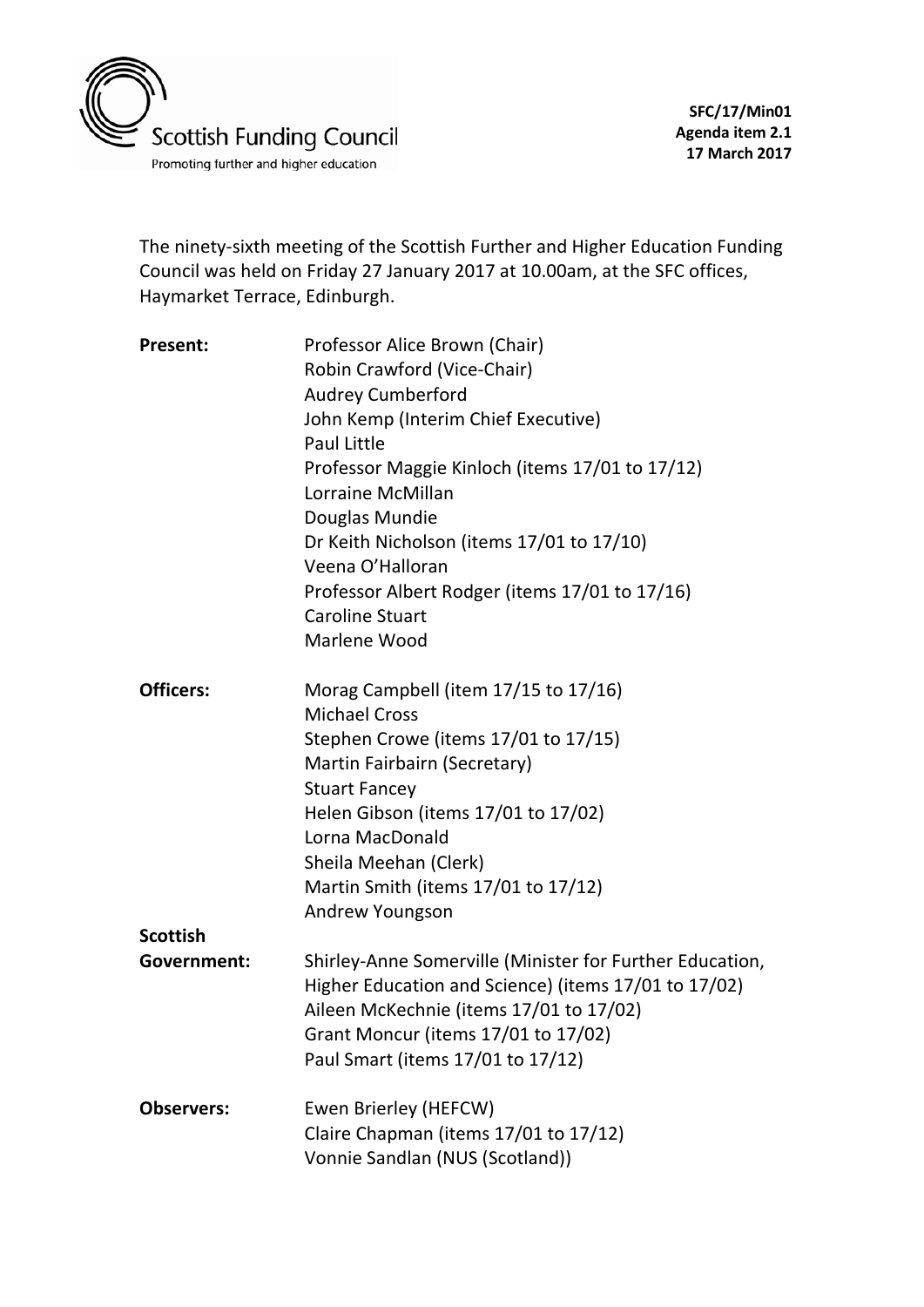**Apologies:** Professor Anton Muscatelli HEFCE representative Roddy Macdonald (Scottish Government) David Blaney (HEFCW)

### **17/01 Welcome**

 The Chair welcomed the Minister for Further Education, Higher Education and Science to the Council Board meeting.

The Chair also welcomed Vonnie Sandlan of NUS (Scotland), Ewen Brierley of HEFCW, and Aileen McKechnie, Grant Moncur and Paul Smart of the Scottish Government to the meeting.

## **17/02 Board discussion with the Minister for Further Education, Higher Education and Science**

The Chair initiated introductions from the Board and other attendees and informed the Minister that the indicative funding allocations for colleges and universities, distributing around £1.5 billion of public funds, would be discussed later during the business meeting.

The Minister thanked the Board for inviting her to the meeting and informed the Board of the Scottish Government's priorities for the continued improvement of further and higher education and the critical role of the Council in taking them forward.

Following the Minister's introductory speech, discussions on the Enterprise and Skills Review, the learner journey, widening access and research and innovation took place.

The Chair thanked the Minister for her time and the Minister left the meeting.

### **17/03 Chair's business: papers for discussion and declarations of interest**

The Chair advised members that it was Holocaust Memorial Day and Professor Maggie Kinloch read the poem '*Do Not Stand At My Grave and Weep'* by Mary Elizabeth Frye (1932), to mark the day.

The Chair invited members to indicate if they wished to discuss any of the starred items on the agenda. Paper SFC/17/10 was unstarred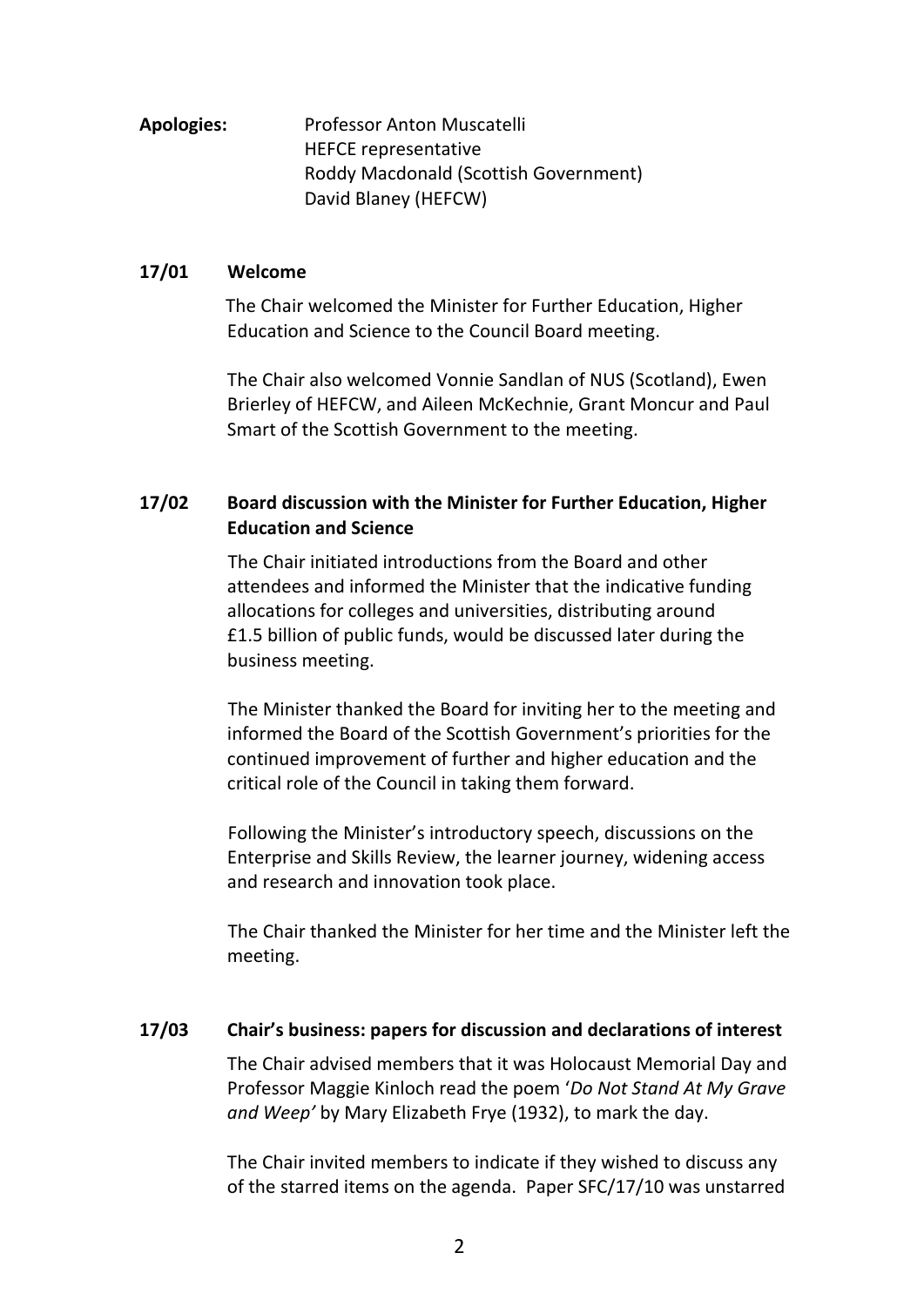for discussion and the recommendations contained within papers SFC/17/13 and SFC/17/14 were **agreed** without discussion.

The Chair reminded Council members of their responsibility to indicate if they have, or may be perceived to have, a conflict of interest under any item.

The following members confirmed potential interests as follows:

- For papers SFC/17/07 and SFC/17/12, Audrey Cumberford (West College Scotland), Paul Little (City of Glasgow College, Glasgow Colleges' Regional Board) and Martin Fairbairn (Glasgow Colleges' Regional Board).
- For paper SFC/17/08 Veena O'Halloran (University of Strathclyde), Martin Fairbairn (University of Glasgow)

Should a potential conflict arise the member would leave the meeting during consideration of that item.

## **17/04 Chair's report (SFC/17/01)**

The Council received and noted a paper providing a report from the Chair on her recent external engagements.

### **17/05 Minutes of the 16 December 2016 meeting (SFC/16/Min08)**

The Council considered the minute of the 16 December 2016 meeting and confirmed that it was a true record of the meeting.

### **17/06 Action tracker (SFC/17/02)**

The Council received an update on the actions from the last meeting of the Board and noted progress on those actions.

### **17/07 Long-term agenda planning (SFC/17/03)**

The Council received a paper informing members of substantive agenda items proposed for future meetings.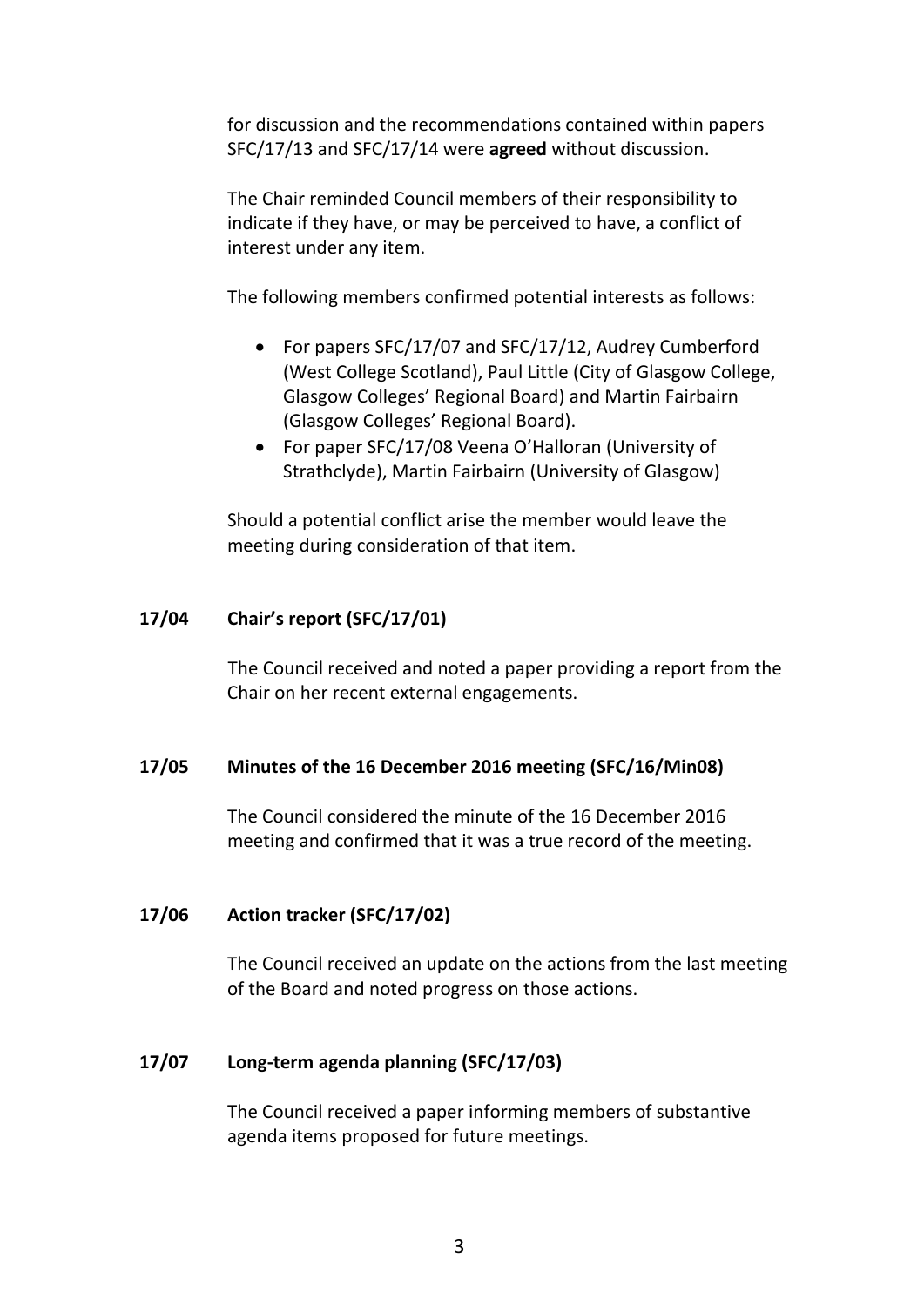The Council **agreed** that the following items would be added to the long term agenda:

- A paper for the March 2017 meeting covering the Audit Scotland reports and relevant Parliamentary Committee debates, providing information on the actions being taken to respond to recommendations
- Consideration be given to bringing forward the Teaching and Learning item for the September 2017 meeting if possible
- An update on college innovation be included in the update on research for the June 2017 meeting.

## **17/08 SFC's Performance Report (SFC/17/04)**

The Council received a supplement to SFC's Performance Report.

The Interim Chief Executive advised that:

- The staff survey results were generally positive and there was a significant improvement in staff engagement. A staff meeting had taken place to discuss the results and a plan for improvement was being progressed
- He had recently talked, by telephone, with the new Commissioner for Fair Access, Professor Peter Scott, and the Access Team had also met with him that week. Professor Scott would be attending the next meeting of the Access and Inclusion Committee on 28 February.

The Council **agreed** with the Interim Chief Executive's assessment that progress was on track.

### **17/09 Chief Executive's report (SFC/17/05)**

The Council received and noted a paper providing a report from the Interim Chief Executive on matters of current interest.

The Interim Chief Executive advised that:

- The college statistics, published on 24 January 2017, were largely positive
- The deadline for institutions to participate in the Teaching Excellence Framework (TEF) had passed and five universities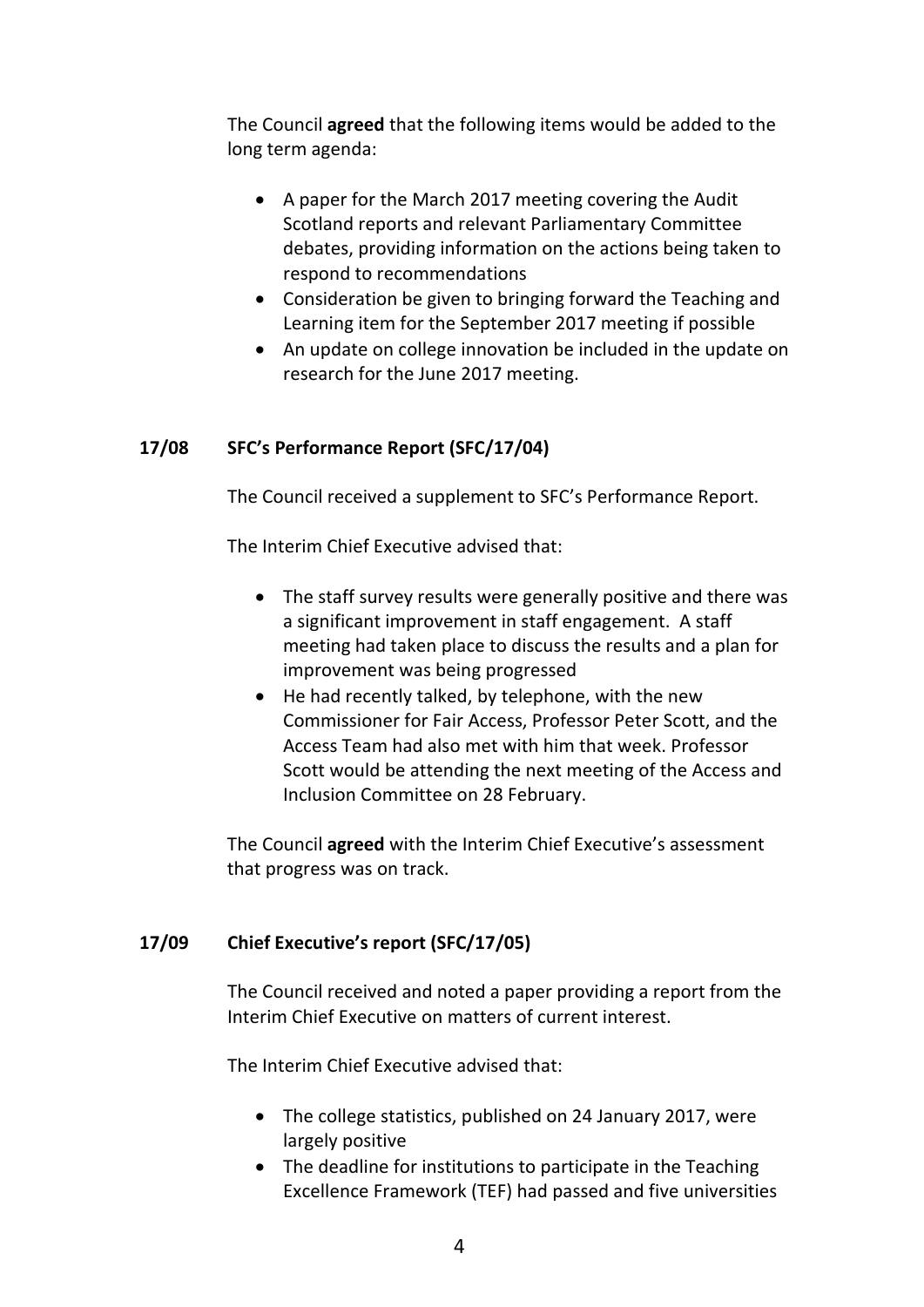(University of Dundee, University of St Andrews, University of Abertay, Robert Gordon University and Heriot Watt University) had decided to take part

• SFC was assisting SDS in implementing the changes that SDS was making to Foundation Apprenticeships, to reduce the burden on the college sector and aim for a smooth transition.

The following two paragraphs are withheld from publication on the Council website under the Freedom of Information (Scotland) Act 2002, Section 30: Prejudicial to the effective conduct of public affairs

# $\begin{bmatrix} 1 & x & 2 \end{bmatrix}$  paragraphs

The Council **agreed** the revised remit for the Access and Inclusion Committee.

## **17/10 Enterprise and skills review (SFC/17/06)**

The Council received a paper updating on the Scottish Government's Enterprise and Skills Review.

The following two paragraphs are withheld from publication on the Council website under the Freedom of Information (Scotland) Act 2002, Section 30: Prejudicial to the effective conduct of public affairs

 $[$  ]  $\times$  2 paragraphs

# **17/11 College indicative Outcome Agreement funding allocations for 2017-18 (SFC/17/07)**

The Council received a paper setting out the indicative budget allocations for colleges in 2017-18 following the Scottish Government's draft budget announcement on 15 December 2016.

The Council noted that:

• There was a clear link between the Scottish Government's ambitions - as expressed in Ministers' strategic guidance to Council, itself forming the basis of the outcome agreement guidance process – and the work of both the college and university sectors;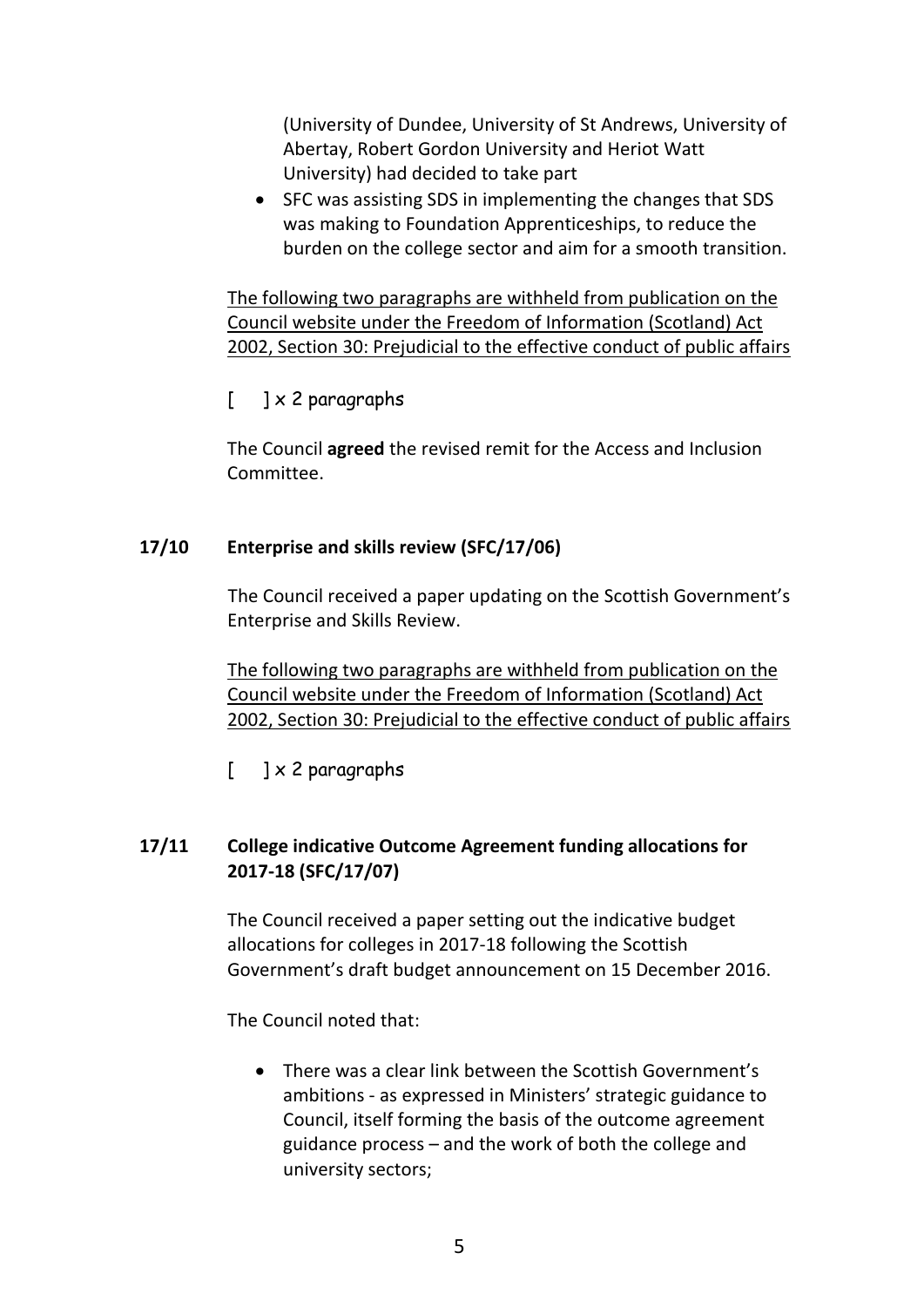- The Interim Ministerial Letter of Guidance, dated 29 September 2016, provided a broad range of strategic ambitions and budget decisions with:
	- o The priority for the college sector being to maintain 116,000 FTE places
	- o The priorities for the university sector being teaching, research and widening access.
- The Finance Committee had met on 20 January 2017 to consider the indicative allocations and noted that:
	- o There was a small increase in funding to the college revenue budget and small changes for individual colleges
	- o Strategic Funds were mostly already committed
	- o The Finance Committee had considered and agreed to the proposals as set out in the paper.
- The Council executive was waiting to hear about the number of additional childcare places being allocated by the Scottish Government.

## The Council **agreed**:

- The indicative budget allocations for colleges in AY 2017-18 as described in paper SFC/17/07
- To delegate authority to the Chief Executive to finalise the details of the indicative budget allocations and their announcement to colleges.

# **17/12 University indicative Outcome Agreement funding allocations for 2017-18 (SFC/17/08)**

The Council received a paper setting out the indicative budget allocations for universities in 2017-18 following the Scottish Government's draft budget announcement on 15 December 2016.

The Council noted that:

- Consistent with the Ministerial Letter of Guidance, funding for core teaching and research would be protected
- In depth discussions with the sector, Scottish Government, and Ministers in relation to the Spending Review had helped in the indicative allocation process.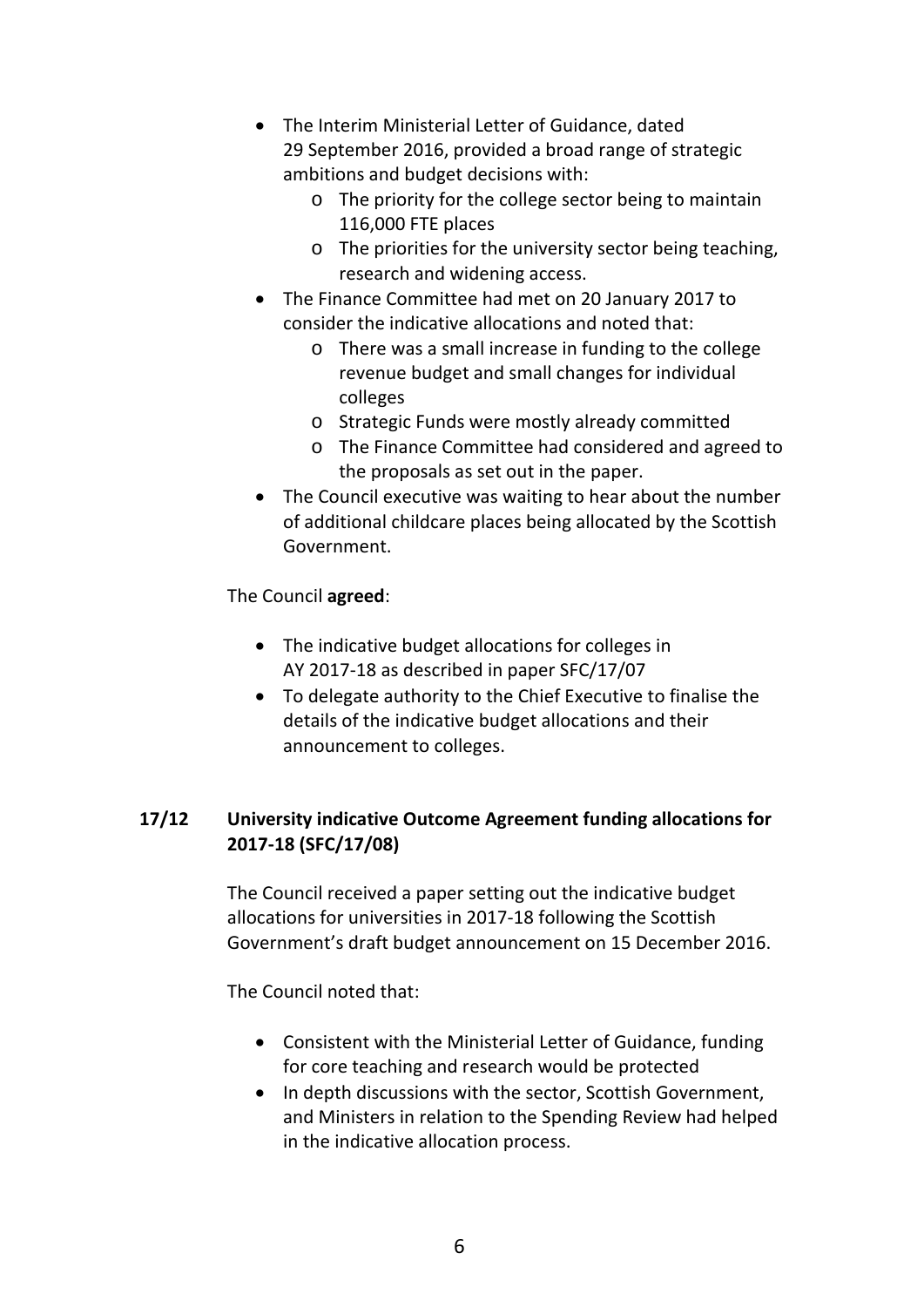The following two paragraphs are withheld from publication on the Council website under the Freedom of Information (Scotland) Act 2002, Section 30: Prejudicial to the effective conduct of public affairs

# $\begin{bmatrix} 1 \end{bmatrix} \times 2$  paragraphs

# The Council **agreed**:

- To reduce the tolerance thresholds in the validation model from  $+/-$  4% to  $+/-$  2%; and that transitional funding be allocated to ensure that no university's main teaching grant is reduced by more than 1% as a result of the change to the validation model thresholds
- To using the proposed 'hybrid' model for calculating the assumed fee income from universities TPG provision and the resulting decreases in teaching funding and provide funding for AY 2017-18 to support this transition.
- To maintain funding at the AY 2016-17 level (as detailed in Annex A, Table 1, Option B)
- To delegate authority to the Chief Executive to finalise the details of the budget allocations and their announcement to universities.

While the recommendations noted above were approved by the Council, one member wished to record their dissent and that they did not agree to the recommendations.

The Chair thanked the Funding Team and all the staff involved in the indicative allocation process for the immense amount of hard work and effort that had been involved in producing the indicative allocations for the college and university sectors within a very limited time period.

# **17/13 SFC corporate governance matters (Oral)**

The Council Board undertook a short private session and the Council executive and observers left the meeting.

The following three paragraphs are withheld from publication on the Council website under the Freedom of Information (Scotland) Act 2002, Section 30: Prejudicial to the effective conduct of public affairs

 $[$  ]  $\times$  3 paragraphs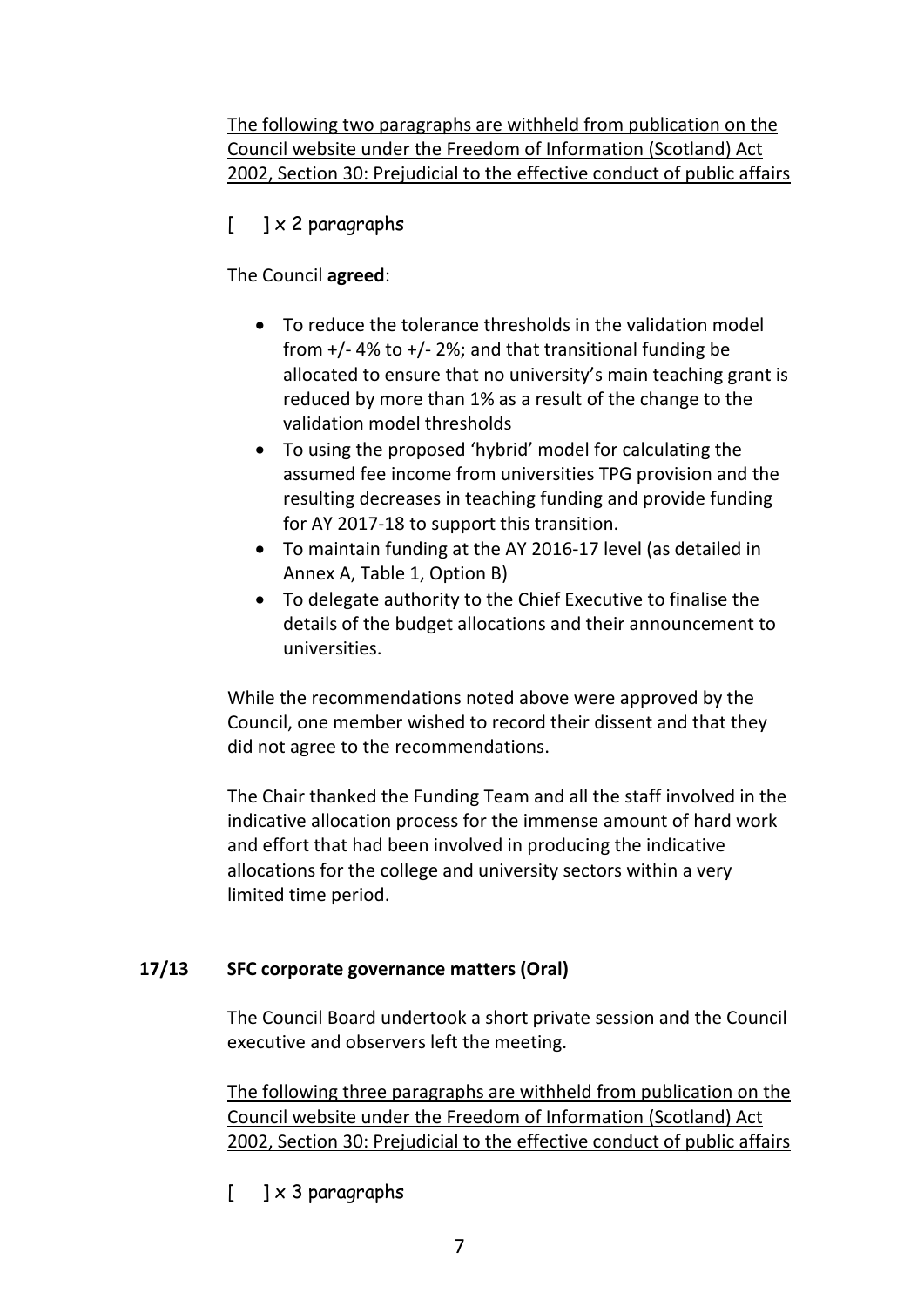The Council executive and observers returned to the meeting.

### **17/14 Any Other Business (Oral)**

The President of NUS (Scotland) advised the Council that the gender balance at the NUS was improving, with a female President and several Vice Presidents in post. She also advised that the Further Education Student Support uplift was welcome.

### **17/15 Stakeholder engagement plan update (SFC/17/09)**

The Council received a paper updating on stakeholder engagement activities.

The Council noted that SFC's profile had increased in the Parliament and with others, due to increased engagement with key stakeholders and that the Council executive was continuing to build on this activity.

The Council advised that there could be advantage in connecting locally as well as nationally, and in seeking new ways to engage with the media.

# **17/16 SFC monitoring and evaluation of strategic projects: annual update (SFC/17/10)**

The Council received and noted a paper summarising work undertaken in 2016 to evaluate SFC's strategic investments.

The Council commended the team for the work undertaken to progress the evaluation process.

### **17/17 SFC's Framework Document with Scottish Government (SFC/17/11)**

The Council received a paper informing of the development of a new Framework Document for SFC with Scottish Government (SG).